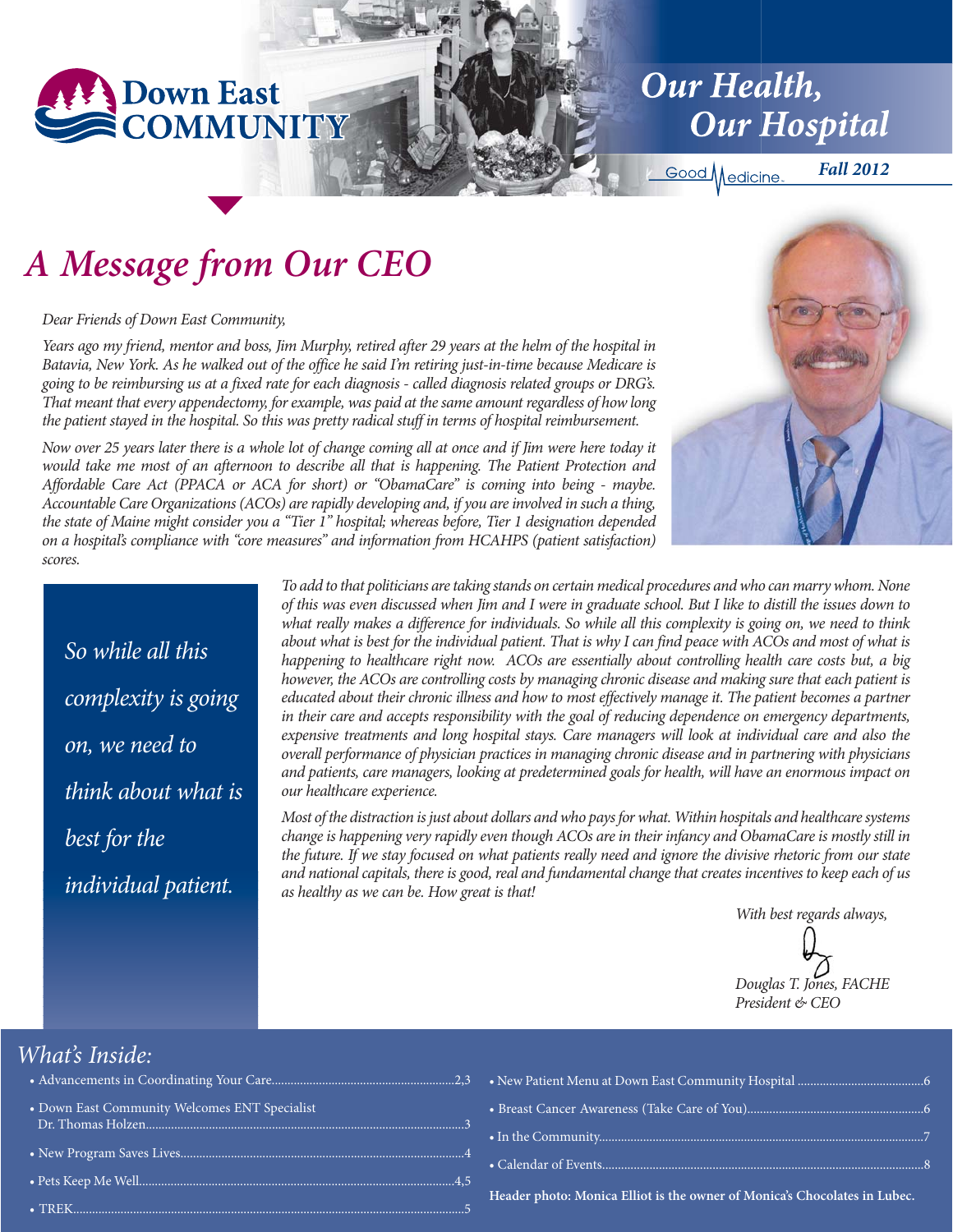# *Advancements in Coordinating Your Care*

Down East Community went live with HealthInfoNet, a statewide health information exchange, on September 4, 2012, in a *"View Only"* mode. This exchange is an independent, Maine-based, nonprofit organization operating a secure computer system that will help us share important patient information like drug allergies, prescriptions, diagnoses, and lab and test results with other healthcare providers across the state. View Only means that we will be able to access information from other providers only. We will be uploading our health information in the fall.

*"Linking information from separate healthcare sites to a single, electronic patient health record will give clinical staff the information they need to make the best decisions possible when treating our patients. For example, if a patient is treated at another hospital and later that day they arrive in our emergency department, our staff will have information from the other hospital and be able to do a better job in the diagnosis and treatment of the patient."* stated CEO Doug Jones.

Providers have always shared information with other providers when necessary to support your care; this system makes it easier, faster, and more secure. Although we believe this program is very beneficial to patients, some may not want to participate. Participation is voluntary and if a patient wishes to not participate or *"opt-out"* they can do this online, by calling HealthInfoNet or by completing an opt-out form at any registration/Patient Access location.



#### **BENEFITS TO YOU**

- Having this access helps us work more closely with your other providers, make better decisions about your care, and reduces the chance of medical errors.
- Research has shown that using a system like this will help improve care, quality, and safety.
- HealthinfoNet helps prevent the spread of disease through faster reporting of health threats to the Maine CDC.
- Fewer medical errors
- Improved patient safety
- Better patient health outcomes
- Fewer repeat tests and procedures
- Less paperwork for you and your caregivers
- Makes managing your care easier
- Reduces healthcare costs



*"...our staff will have information from the other hospital and be able to do a better job in the diagnosis and treatment of the patient."*

Doug Jones, CEO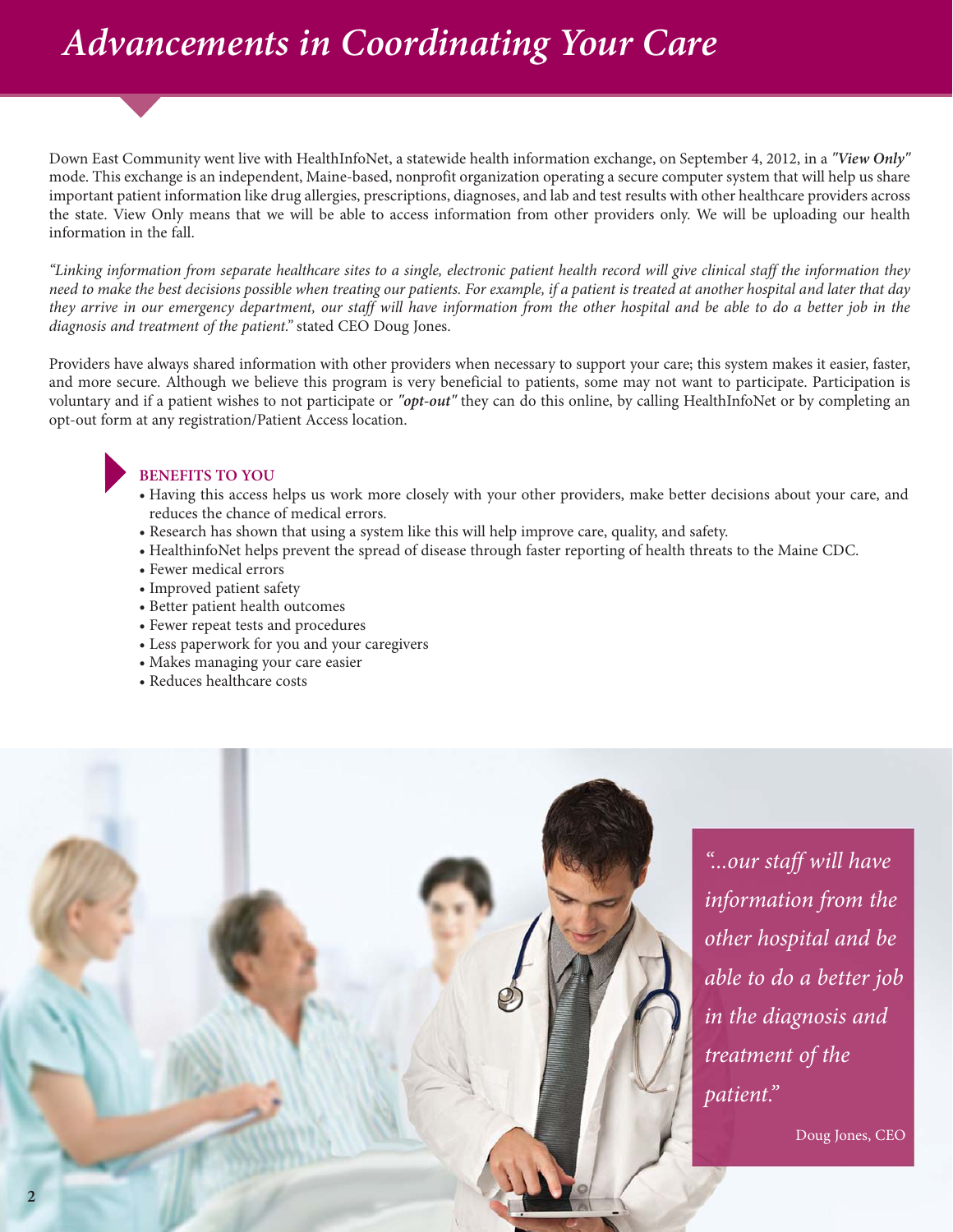#### *HealthInfoNet follows the highest information security standards available.*

- Information is always encrypted and sent over a private network, not connected to the Internet, when shared between HealthInfoNet and caregivers participating in the system.
- Only authorized caregivers with correct identification and passwords see your information in the system. Employers, insurance companies, and the government cannot.
- Information that identifies you won't be sold, and your name won't be added to any mailing list.
- The system keeps track of everyone who views your record, including what parts they look at and when they look at it. You can request a report of this information by filling out the form at www.hinfonet.org/audit or by calling 866-592-4352.
- Before a caregiver can view your record, they have to confirm they are involved in your care and have a need to see your information. This is recorded in the system.



#### **Included in your HealthInfoNet record:**

- Medicines (prescriptions), allergies, lab and test results, image reports, conditions, diagnoses, or health problems from your participating caregivers.
- Your name, birth date, address, sex, phone number, and social security number (if provided to your caregiver) to make sure your health information is entered into the correct record.

#### **Not Included in HealthInfoNet:**

- Information created by a substance abuse facility or a licensed mental health provider.
- HIV diagnoses and results of HIV tests.



## *Down East Community Welcomes ENT Specialist Dr. Thomas Holzen*

Down East Community is 100% committed to delivering the healthcare services that match the needs of Washington County.

The physician practice and surgery departments are pleased to welcome board certified Otolaryngologist Dr. Thomas Holzen who serves our community as an extended locum Ear, Nose and Throat physician. Before coming to the area, he had his own full-time practice in Nashville, Tennessee for 32 years. His undergraduate studies were completed at Yale University and his medical degree obtained from Tufts University in Boston. Further residency training was completed at the University of Texas and Vanderbilt. Dr. Holzen also finished a fellowship in facial plastics while in Alabama.

Down East Community is grateful to have Dr. Holzen join the team in his specialized service. He offers exceptional skills and knowledge from many years of being in private full-time ENT practice. He appreciates the atmosphere at Down East Community Hospital and looks forward to serving the community. Dr. Holzen enjoys playing bluegrass guitar as well as listening to bluegrass and blues music.

To make an appointment with Dr. Holzen, call 255-5600.

Otolaryngologists, commonly referred to as Ear Nose & Throat doctors, are physicians trained in the medical and surgical treatment of diseases and disorders of the ear, nose, & throat.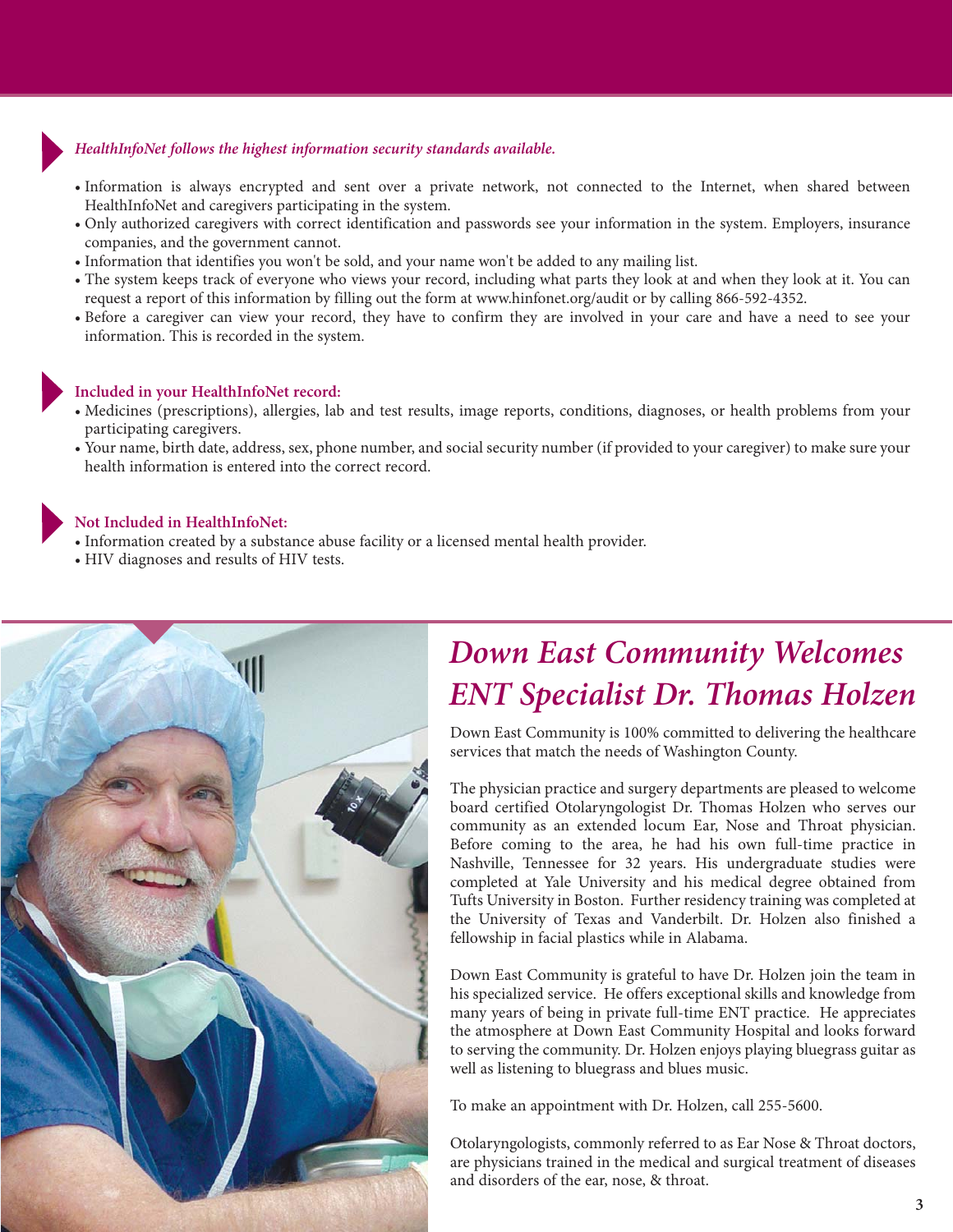## *Wellness Incentive Saves Lives*

Earlier this year our hospital and upper management decided to institute a wellness incentive program. I joined because of the cost factor, because it had been a long time since I had a good thorough checkup, and because my husband and I wanted to quit smoking. I thought it would be a great initiative for me and would give me a good incentive to do those things.

In mid-March, I began the wellness program by having a thorough physical. Because of my family history, my doctor went ahead and ordered an EKG and that

EKG found a lot of abnormalities. That is when I found out there was something wrong…..and there was plenty wrong. The diagnosis was cardiomyopathy and congestive heart failure. Cardiomyopathy, is a disease of the heart muscle, primarily affects the left ventricle, which is the main pumping chamber of the heart. The disease is often associated with inadequate heart pumping and other heart function abnormalities. Cardiomyopathy is not common (affecting about 50,000 persons in the United States) but it can be severely disabling or fatal. Congestive Heart Failure, means your heart can't pump enough blood to meet your body's needs.

My ejection fraction was only 10%. With normal range being 60 to 75%, I feel there was a lot of divine intervention because I was

still alive and breathing at 10%! If this condition had not been found through my health screening for the wellness program, I would have died. I still get emotional about this even though I try very hard not to. I've never been sick. I had no symptoms at all except GERD.

The day I ended up in the hospital I had GERD so bad. I first called my doctor and told her that I was going to the ER and she said please do. Of course I went to our emergency room first. During my acute stage, I came in contact with almost every department. Everyone here is so incredible!



When I returned home from the hospital where I had my surgery, I thought I was going home to die until I received a telephone call from Richard Yensan, the Resiratory Therapist in the Cardiac Rehabilitation Department at Down East Community Hospital. Richard told me that you need to get in here and start cardiac rehabilitation. He gave me so much hope that I got on the phone and told my whole family *"I can go to Rehab"*. I did the whole program and finished in September and I have improved 20%. I highly recommend this program and just cannot put into words how important it was for me. It is as much an emotional healing as a physical one. I'm signing up for the next stage so I can continue with that program and continue to improve.

I am so thankful to the people who got our wellness program started because I truly do feel like it saved my life. I hope that the majority of the Down East Community employees took advantage of the added opportunity to take care of themselves.

I give our senior management team all the credit for starting this program for our hospital….for us.

# **Pets Keep Me Well**

Greetings, my name is Ann Alley and I work in Physician Billing. I sit at a desk for 8 hours a day. Also, I am 7 months pregnant. I have a family history for diabetes and have worked hard to keep my weight down and blood sugar under control. Since 2003, I have been very successful and haven't had to be on any medications.

Since I became pregnant, my risk for gestational diabetes has been a concern of mine and of my OB physician. So far I have maintained a healthy pregnancy weight and have gained normally without any signs of gestational diabetes. My glucose has been tested at normal levels all through my pregnancy.

Having a desk job makes it hard to stay active during the day so I contribute my healthy weight and being medication free to my home life. I have quite the ark at my house with 2 dogs, 3 cats, and 5 horses. They keep me moving and don't give me the chance to become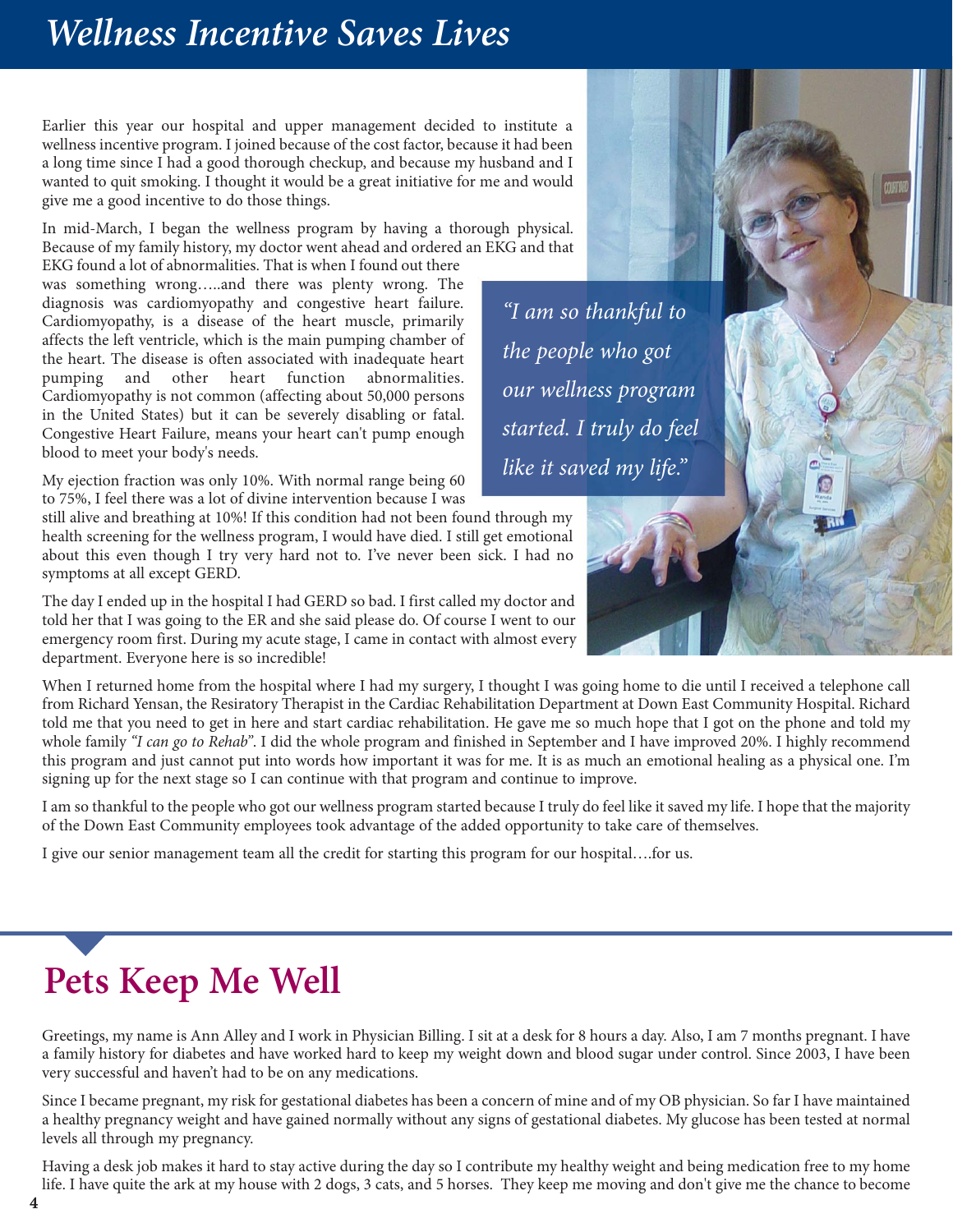*TREK Doing the Trek was like doing my own personal Tour de France!*

I used to race triathlons as a way to diffuse the stressors I encountered as I moved through my professional and private life. The endorphins released are magnificent! I moved to Maine almost two years ago and realized I had no desire whatsoever to swim with a wetsuit! So, I found myself looking for a new outlet. Voila! The Trek Across Maine. The Trek is a 3-day, 180-mile bicycle ride across the western part of Maine from Sunday River to Belfast. It is the primary fundraising effort to benefit the American Lung Association of Maine. *Perfect!* I especially love the idea of combining the personal benefits of riding with community service. So, I signed up in February and began my slow trudge into fitness in the basement – riding the *"road to nowhere"* on my trainer. A few good weather days and it wasn't long before I daydreamed of riding outside.

On my first venture outdoors, I took a *"digger"* (a comical result of trying to sing and peddle at the same time) and ended up with lots of scrapes, bruises and blood. *I was not deterred!* After a few weeks of healing and weather related issues, I was back out on the road building myself up to the daily ride length of ~60 miles/day.

In the meantime, I needed to fundraise. Participants pay an entry fee of \$55, but are also required to raise a minimum of \$500 for the cause. I talked it over with Janet Monaghan, Nutrition Service Director, and she agreed to help me sponsor a *'Celebrity Chef'* event at the Skylight Café. I would cook a meal for those interested with suggested donations and all the proceeds (minus expenses) would be for the event. We planned a ham dinner with apple crisp for desert. *Yum!* It was a huge success. Lots of folks came to eat and show their support. It is so wonderful to work with such great people.

Before the luncheon event, the laboratory group came together during National Laboratory Week and raised money to support my Trek as a way to say thanks. Again, such great support! All combined, I was able to raise over \$800! All that remained was to concentrate on my training!

Doing the Trek was like doing my own personal Tour de France! Where else could you find yourself cruising down a hill going 35 mph followed almost immediately by going up the other side at 4 mph! Or, where else could you hear 'On your left' about a million times!

We rode 70 miles on Friday, 58 miles on Saturday and 47 miles on Sunday.

I had my own personal support vehicle who followed along and made sure I ate and drank sufficiently so I wouldn't bonk!

Amazingly, when it came to the end, I found myself wanting to start all over again! Who cares about the ever increasing chaffing or the aching legs, or the sunburn. I am ready! Care to join me next year?

a lazy, pregnant, couch potato. I know that my pets are waiting for my attention when I get home from work (there have been a few days that my husband had to tend to them for me while I rested and put my feet up).

In the evenings, my pets keep me physical for 2- 3 hours. I do ground work exercises with my horses and play fetch with my dogs. Mentally, I can rest and release stress through brushing and caring for them. Seeing them healthy, makes me happy! It is what I enjoy and it keeps me well.

*Seeing them healthy, makes me happy! It is what I enjoy and it keeps me well.*

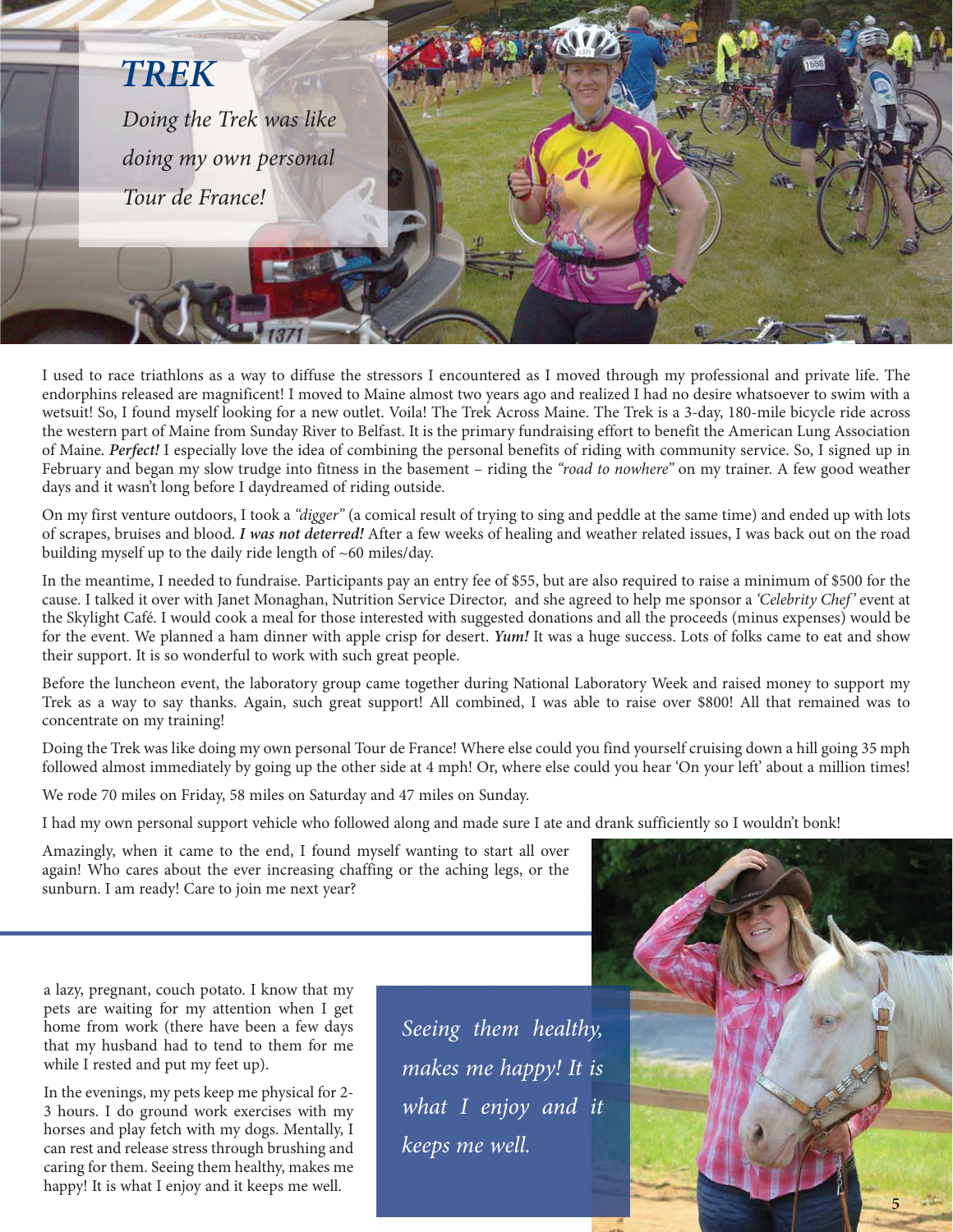NEW PATIENT MENU

## *New Patient Menu at Down East Community Hospital*

Just over one year ago Denise Harris MS RD LD, Wendy Candelmo CDM Director of Nutrition Services at the MVH and Janet Monaghan DTR/L, CDM Nutrition Services Manager of Down East Community Hospital, began work on developing a new patient menu for Down East Community Hospital patients.

They took on this enormous project because Patient Satisfaction scores had not been favorable and they were hearing from patients (as well as employees) that the patient population was generally unhappy with the choices and quality of the food. In May of

*"Patients have been very positive about the menu changes. It is very rewarding to know that patients are enjoying their meals" ~*DEC Nutrition Manager Janet Monaghan

2011 Joanne Flemming RN headed up a Patient Shadowing initiative that was intended to follow a patient through his/her entire experience at our hospital. Realizing that would be a huge undertaking, it was decided to begin with the meal service. The *shadow's* job was to ask to enter the patient room just prior to meal service and explain their presence and purpose of the experience, then begin the process with pre-meal questions and follow through the entire meal with additional questions. These questions ranged from asking if they were offered to wash up prior to the meal to specific questions about the food and food staff. *(The shadows were from our Volunteer Department).*

In June of 2011 a team comprised of folks from both Down East Community Hospital and Maine Veteran's Home met to determine the areas of improvement necessary to increase patient satisfaction and found that many were related to the menu/meal system. Shortly after, the team began meeting to start the menu developing process. Many of the items used on the new menu were from suggestions made by both patients and DEC and

MVH employees. The menu was developed to meet criteria recommended by the American Heart Association and is suitable for the Regular, No Added Salt, 2 gram Sodium, Heart Healthy and Diabetic Diets. Each item was analyzed and approved by, Consulting Dietitian, Denise Harris. Patients will find heart and salt shaker symbols used to identify the healthiest food choices for reducing sodium and promoting heart health. Also, trailing each food choice there is a number which indicates the number of carbohydrates per food choice for use in Insulin dosing and controlling blood sugars for our Diabetic patients.

*"Patients have been very positive about the menu changes. It is very rewarding to know that patients are enjoying their meals"*, stated DEC Nutrition Manager Janet Monaghan. Any change is a work in progress and we appreciate any feedback we may receive. *Your feedback is welcome by emailing jmonaghan@dech.org.* 

## *Breast Cancer Awareness (Take Care of You)*

*The key to mammography screening is that it be done routinely.*

October is Breast Cancer Awareness Month. The Women's Center and Imaging Department at Down East Community wishes to remind all women that early detection is the best defense against breast cancer. The key to mammography screening is that it be done routinely – once is not enough.

The American Cancer Society recommends that all women receive a baseline mammogram between the ages of 35 and 39 and annually after the age of 40. Men, especially those with a family history of male breast cancer, should consider regularly scheduled exams.

*If you haven't had a mammogram during the past year, why not take this opportunity to schedule an appointment during Breast Cancer Awareness Month by calling the outpatient scheduler at 255-0474.*

l to r: Wendy Candelmo, Denise Harris, Janet Monaghan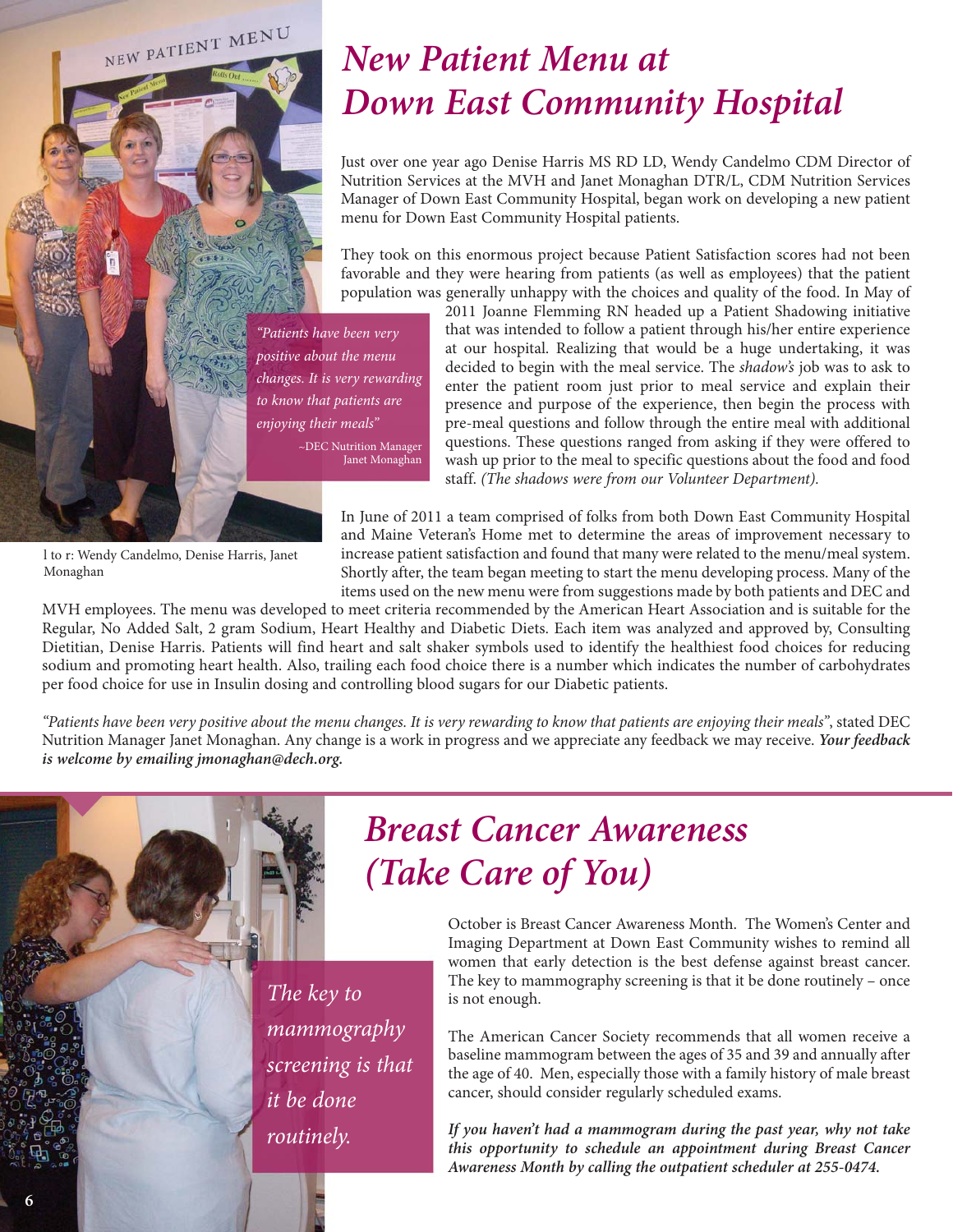# *in the* **Community**

#### Baby Reunion

The third annual Down East Community Hospital Baby reunion was held on July 21 for the babies born from January 2009 through June 2012. Twenty one babies came to the reunion and enjoyed the festivities with parents, siblings, and grandparents. OB/GYN Kara Dwight, DO and Alf Wakeman, PA-C (with lambs) were on hand to visit with the families. A good time was had by all and many received fun door prizes.

#### Blueberry Festival

#### First Aid Not Just for People

Down East Community Hospital sponsored the First Aid Station at the Machias Wild Blueberry Festival again this year. Nurses and staff were on hand for any emergency care needs. A special cantina was available for any hot and thirsty canine friends who attended the festival.

#### Pleasant Point Health Fair

RN's Rob Janssen and Desiree Bassett attended the Pleasant Point Health Fair to provide free blood pressure screenings and share information on the many services offered at Down East Community.

#### Annual Health Fair

Down East Community Hospital's 6th Annual Health Fair will be held on October 16 at the Lee Pellon Center in Machias located across the street from Helen's Restaurant. Free flu shots and blood pressure screenings will be available. Various agencies in the area will be invited to provide information on the services they provide to the community and their will be informational tables on the many services offered by Down East Community. Please check our website at www.dech.org or call Julie Hixson at 255-0244 for more information.

#### Dental Clinic

The Washington County Children's Program (WCCP) is thrilled to announce the return of the New York University College of Dentistry (NYUCD) Dental Outreach Program to Machias, offering dental care to families who live in Washington County. The NYUCD team will provide dental services at the Lee Pellon Event Center in Machias on November 5 -10, 2012. Children will receive complete care. Adults will be offered emergency dental care on a walk-in basis. For more information contact Teresa Alley at WCCP at 255-3426, www.wccp.net .

November 2012 will be NYUCD's fifth trip to Maine. During the past four programs, more than 3,032 dental visits were offered. Over 90% of children completed all the dental care they needed. Hundreds of adults with serious dental emergencies received compassionate care.

*"Thanks to all those who make this possible – Henry Schein Cares, Delta Dental Plans of Maine, Caring Hands of Maine, Washington Hancock Community Agency, and Down East Community Hospital with special thanks to Gloria Woodward for the hours spent sterilizing our equipment."* Teresa Alley, WCCP.